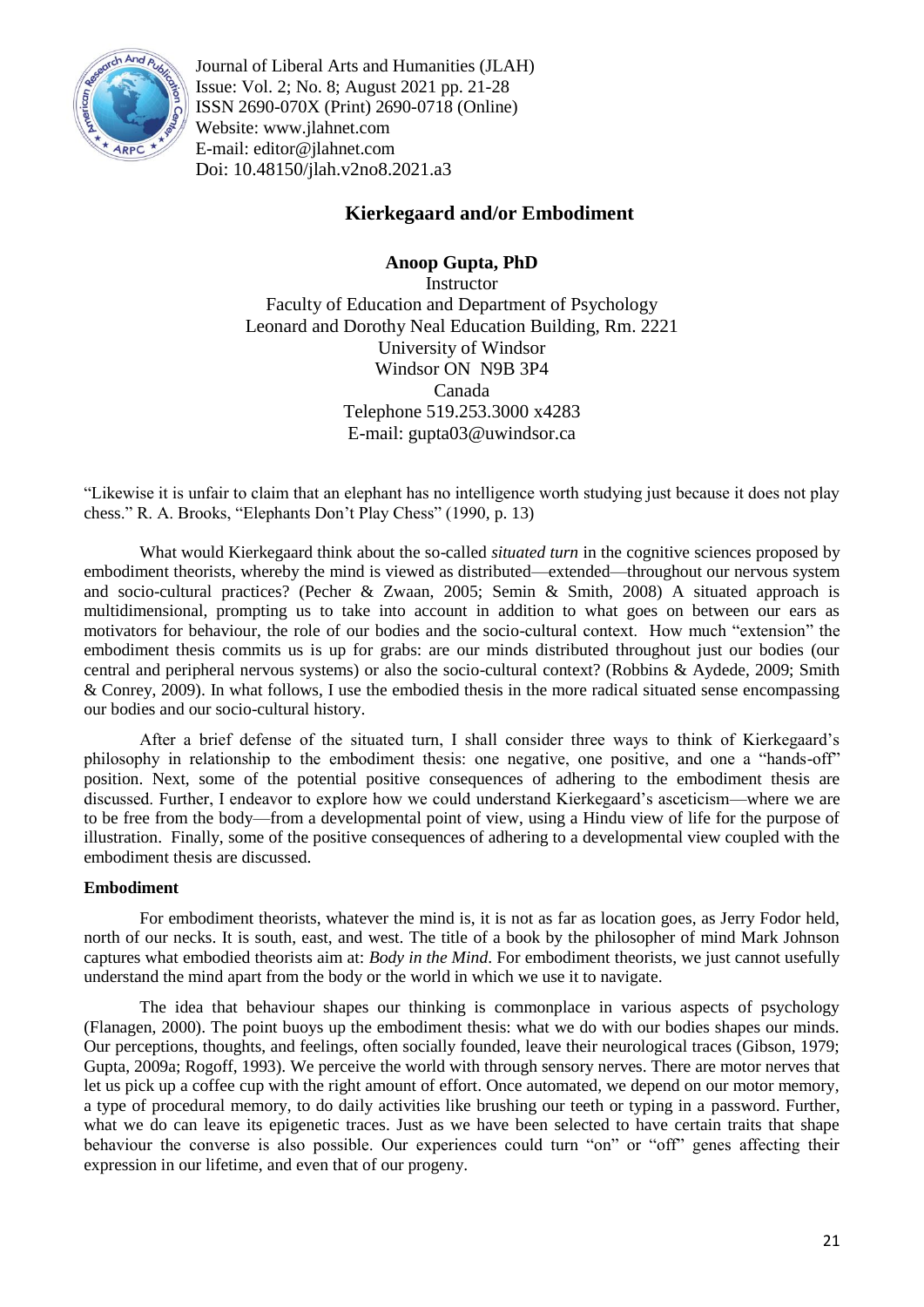Previously considered Lamarck's mistake, the idea that a giraffe has a long neck because its parents stretched theirs. There has been relatively recent evidence that some behaviours can affect dispositions in future generations. For instance, it has been observed that frogs forced to mate on land, due to arid conditions—a behaviour—predisposed their progeny to likewise even when marine conditions returned—a biological proclivity genetically encoded.

In any case, part of having a mind is to be in a meaningful world that has a history built up through our relations with other people, physical objects, and our evolutionary history. A coffee cup is meaningful to me because I live in a culture where for various historical reasons (related to the American rejection of the British crown) coffee was chosen over tea, and is with us at local Tim Horton outlets in Canada, and biologically, caffeine is experienced as a stimulant that makes it desirable.

I shall turn now to consider a challenge to the embodiment theorists, before going on to bring them into dialogue with Kierkegaard. One challenge to embodiment that goes like this. Is the embodiment thesis not just some ontological version of the genetic fallacy, whereby the source of a claim does not bear on its truth or falsity? The source of an algebraic problem's solution has no bearing on its truth. Following a similar line or reasoning, where something *emerges* from does not tell us what something *is*. Tomatoes, organic ones, are grown in dirt, but I am obviously not eating dirt when eating tomatoes. Thus, the mind, we can agree, relies upon having a brain; external stimulation to construct ideas, and those include socio-cultural experiences, exposure to a host of artifacts, and so on. However, we could argue, the mind is not co-extensive with what allows it to be what it is.

As a rejoinder, I offer two points. First, the embodiment thesis provides a powerful lens from which to understand ourselves. Watching a child grow and develop, we can get a sense of how much we serve our bodies: we want food, toys, attention, and even though our tastes, trinkets, and social aspirations change, the desires are quite basic ones that stay with us. We want to belong, and part of that spiritual sense of belonging is to have loved ones near in times of joy and trouble, to have someone to celebrate with, to be comforted when ill, or to find refuge in God, something we can understand intuitively as a human need (perhaps as an extension of the need to belong) and study it psychologically and neurologically.

The second point deals with historical context and engrained bias against the embodiment thesis. As Pascal had said, "In the entire world man is but a reed, but he is a thinking reed." In light of the intellectual traditions spread across continents and time periods, we have generally valued ourselves as special, made in the image of God, the center of the universe (e.g., the geocentric view), having reason making us akin to the gods, and having access to truth because of it. These traditions whose proponents have emphasized the rational parts of our souls have shaped our thinking, for instance, with an emphasis on language and cognitive processes related to abstract thought in the cognitive sciences. (In fact, only recently has there been the inclusion of a chapter on emotions in some textbooks on cognitive psychology (Eysenck & Keane, 2010; Matlin, 2013).) It has taken us a long time to pay heed to the idea that thinking involves us with emotions, with our bodies, with others, and with history, both the recent, and that of our species over evolutionary time.

Thus, it is reasonable to think that we cannot just be minds—we cannot truly live a life of the mind and trying to extricate ourselves from our bodies and social relations is potentially a philosophical mistake, which has practical consequences. So, let us now turn to what Kierkegaard may say about the embodied thesis to scrutinize it further.

### **The Uncoupling**

The natural place to start in thinking about Kierkegaard's position in relationship to the embodied thesis seems to be negative. Kierkegaard would be hostile to the idea of embodiment. Considering the three stages of development, Kierkegaard charts, that of the seducer, the ethical, and the religious, the following picture emerges. The seducer is wrapped up in the physical world, specifically, his own desire for gratification. He lives the life of the body, or Kierkegaard understands of it. One can be either a hedonist, uncouth, or restrain oneself, disciple one's desires to attain a higher spiritual life, one closer to God, hence, further away from the body. The ethical person, realizing the inherent failings with seeking constant pleasure, commits to something beyond the here and now, emblemized for Kierkegaard in marriage.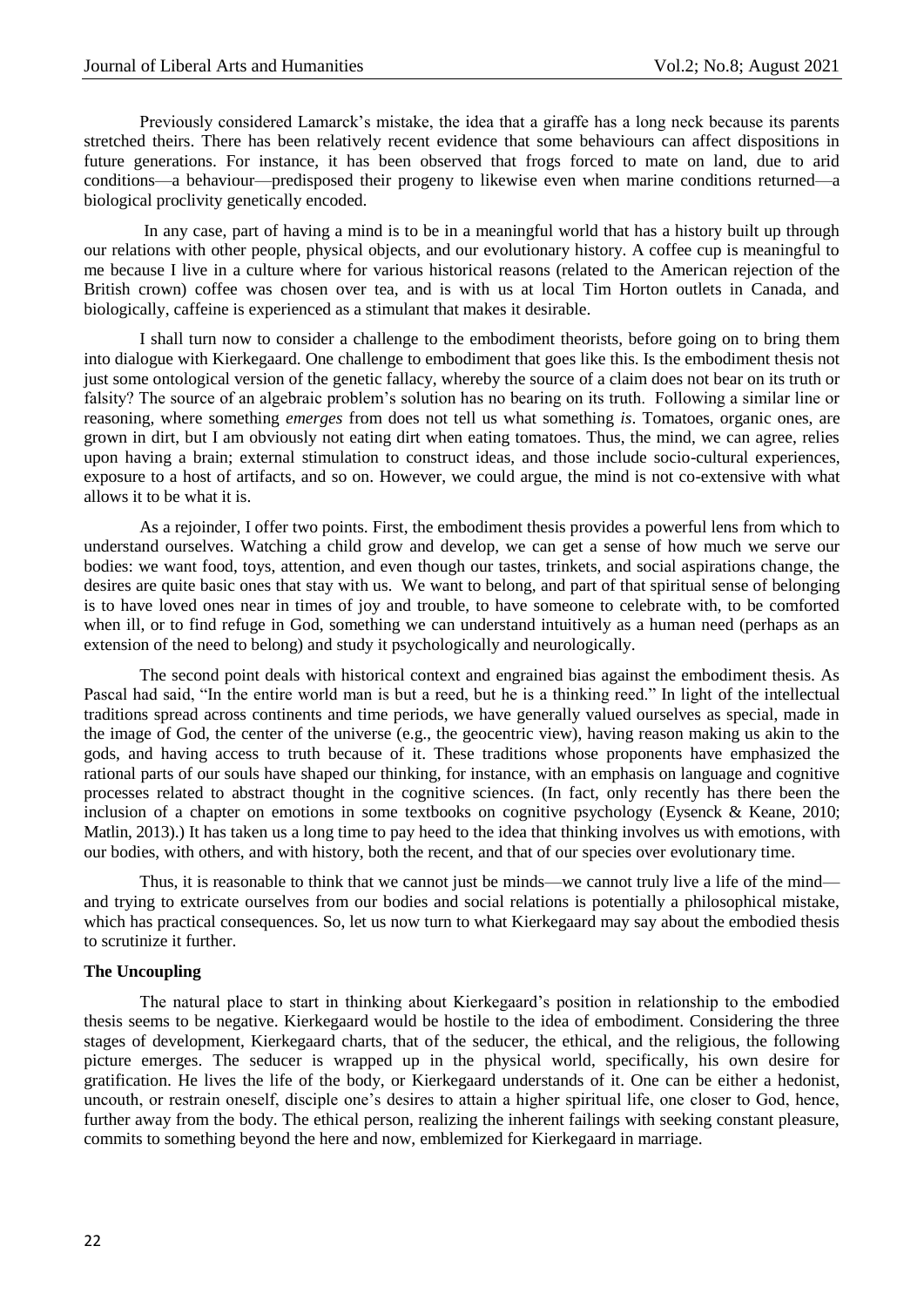Given the vicissitudes of human existence, the loss that comes with growing and aging, Kierkegaard considers the sole refuge for the self must be in a relationship to God through faith. We can say that the entire purpose of development is to move further away from the life of the body, and towards one of a life of the mind.

As the Buddhists say, "Just as cows are driven to pasture by sticks, Man is driven to God through suffering." The pain and pleasure that comes with having a body, being able to experience the world, to act in it, to achieve our wishes, becomes a story of more pain terminating in death—one that Kierkegaard experienced in spades, with much early loss in his life. Before the age of nine he had lost a brother and sister; another brother and his mother died before he was twenty-one. Yet this seemingly unhappy story of increasing pain and loss, is actually the key through which we may find ultimate peace in the religious narrative of Kierkegaard. For him, the ultimate peace, indeed, lies outside the world.

Generally, his philosophy has Platonic overtones. The purpose of titles like *Concluding Unscientific Postscript* and why Gupta's (2005) book on Kierkegaard contains the phrase "Romantic legacy" is because Kierkegaard's thinking can be located at a time of growing conflict between science and traditional belief systems that were rooted in a religion.

Even questions impermeable to the gaze of the scientist, some positivists held to be non-sense. Against such a current, even if preceding it historically, Kierkegaard focuses in on the preeminent value of faith. As he emphasizes in the re-telling of the story of Job from the Old Testament, faith requires us to believe when all reason is all but thrown out, when nothing makes sense, and all the evidence is to the contrary—in this case that there does exist a benevolent caring God.

Insofar as embodiment theorists fall within the positivist tradition, guided by the cognitive sciences, there is little quarter to entertain notions of faith in what cannot be determined empirically (although there could be psychological interest in the notion of faith and the important consequence it has in people's lives, which is another thing altogether). There is little kinship between Kierkegaard's motivations and embodiment theorists; Kierkegaard is subjectivist, the other objectivist.

In addition, Kierkegaard's philosophy is intended to be a universal one. He is providing an account of human nature not just for a certain time and place, not just for Denmark in the nineteenth century, but about the human predicament itself. Recall, part of the situated thesis, is that human nature is contextual.

## **Linkages**

In light of the foregoing, it seems a daunting task to think of how Kierkegaard could have a positive view of the embodiment thesis. After all, his view is a recapitulation of Platonism in a modern context, where faith and science clash.

However, there are points of contact between the embodiment cohort and Kierkegaard. Like proponents of the embodiment thesis, Kierkegaard does pay heed to other aspects of our minds than the intellect. After all, the leap of faith requires recognizing the limits of reason, and hence, being forced to make a critical judgement that rests on something else, perhaps the passions. As Kierkegaard would put it, we cannot get to truth upon syllogisms.

Having a body, for Kierkegaard can be seen as positive in that it leads us along the stages of development, and terminates in solidifying our moral relations to others. He may be open to using empirical methods of the social sciences to justify his account. The end result of obtaining the religious stage of development, as it was for Plato in his own secular fashion, was not simply to exit the world.

At the religious stage, according to Kierkegaard, we find the foundation of ethical behaviour, because our love for each other is mediated through our relationship to God. Also, there are universal aspects to the embodiment thesis that could be consistent with Kierkegaard's theory of development. Given that he is writing within the Christian tradition, he may acknowledge that socio-cultural factors that shape his own thinking, too.

I would like to end this portion with some personal reflections on my embodiment. There are at least two reasons to do so, which I mention because my tack differs from a traditional philosophy paper. First, I believe that all of philosophy must find a footing in our own life experiences, but not that alone (as we must be open to empirical evidence scientifically accumulated);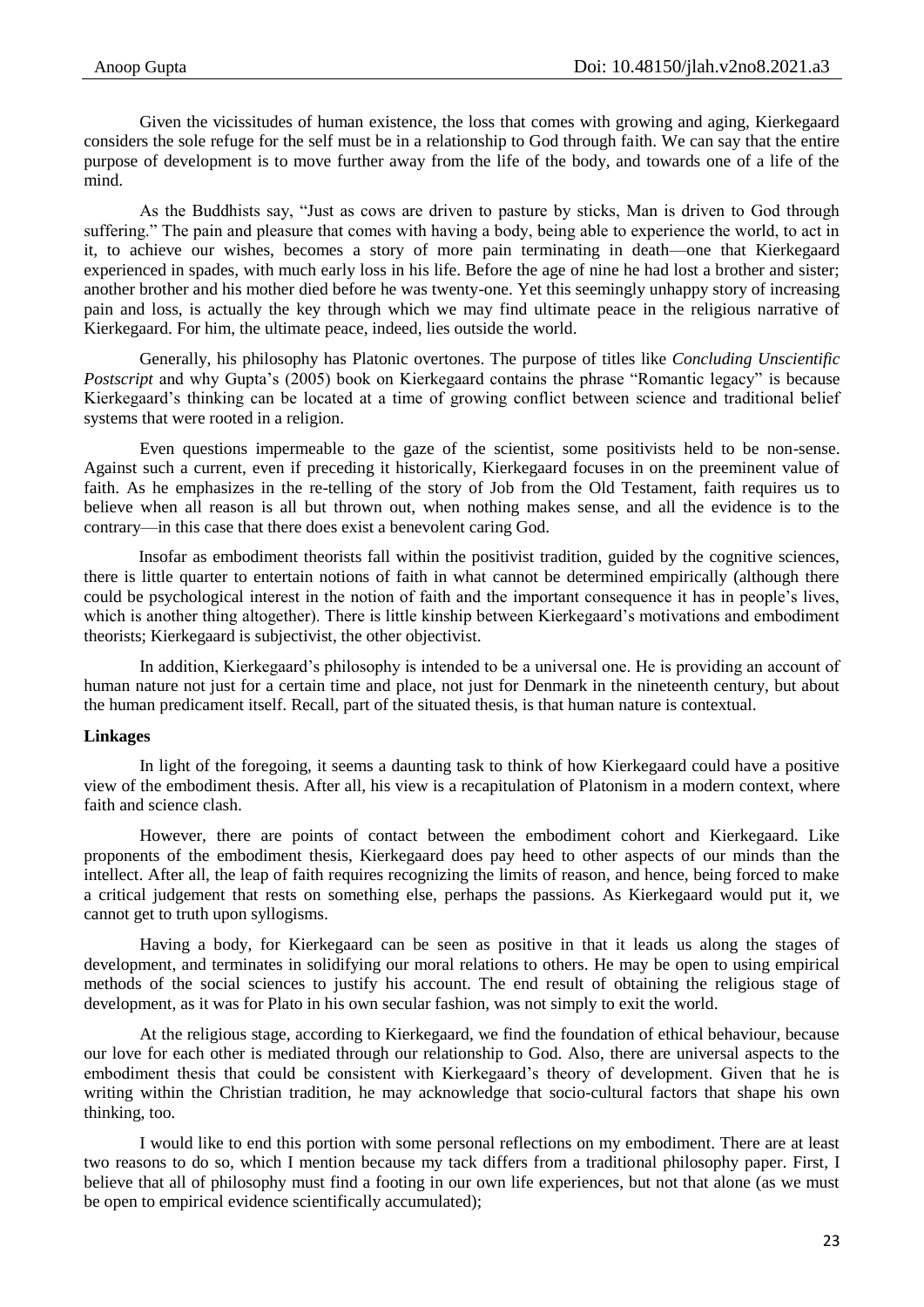Second, this personal-anecdotal approach tallies with Kierkegaard's own subjective approach to truth: truth must be what we must believe, not just what is true in the wilderness.

How many of our needs, wants, and ideas relate to where we are along the developmental lifecycle. Development influences who we are, and every culture takes into account our needs along our path, and attends to them, or better yet, develops them, in varying ways and to different degrees. We can usefully turn to Tharakad's, Mistry's, and Dutta's (2011) "Reconceptualizing Lifespan Development Through a Hindu Perspective." All cultures probably have some way to conceptualize the lifespan into stages, and here we look to the Hindu one as an illustration.

## **Some Consequences of Embodiment for the Religious**

Kierkegaard, who was born on May 5, 1813 and died November 11, 1855, is considered one of the founders, or inspirations of existentialism, even though that was a post-World War II development. He is often taught in schools alongside Nietzsche. We cannot help but think that many others under the banner of existentialism or phenomenology, be it Nietzsche, Heidegger, or Merleau-Ponty, would offer a better fit with proponents of the embodiment thesis. Some recent examples of utilizing Heidegger in embodied-like ways are Winograd's and Flores' (1987) *Understanding Computers and Cognition: A New Foundation for Design*, and Clark's (1997) *Being There: Putting Brain*, *Body*, *and World Together Again.* These authors emphasize the key themes of embodiment proponents: the kinesthetic-bodily, technological, and socio-cultural aspects of thinking.

Embodied themes also echo in fragments from Skinner's (1974) behaviorism, who emphasized the role of the environment in shaping thinking; the constructivist psychology of Piaget (1985), who discussed how our manipulation of objects allows us to develop abstract ideas; and the social constructionism of Vygotsky (1978), who dwelt perhaps more than any other on the interpersonal dimensions of learning (Woolfolk, Winnie, & Perry, 2012), and who has been read as offering an account of entry into a society (Lave & Wenger, 1991; Wertsch, 1993), or even more radically in the tradition of Marx, providing an explanation of the historical change of bodies of knowledge via Luria (1976) (del Río, & Alvarez, 1995; Cole, 1993; Engerström & Cole, 1997).

Kierkegaard's thinking and dispositions affected his own life dramatically, for instance, when he considered, and refused, marriage to Regina Olsen. In fact, Kierkegaard is known to have said, "If I had faith, I would have married Regina." He chose not to marry her, and dedicated his life to his work, which seems to tally with his the ethos of his philosophy as I have characterized it: away from the world, and to God.

However, we can ask how our bodily lives show our minds and culture through our creations (in the case of most academics, papers and books, and maybe patents, programs, or other artifacts), our relationships and all the things that make up our world. Our lives do not just reside between our ears (though they do that too), but in our entire bodies, in our relations, in our culture and history, and the meanings we create or discover are inexorably bound up with all of this.

Before proceeding further, it is worthwhile to consider in addition to the rejection of the embodiment thesis, and its adoption, an in-between position, namely the idea that the embodiment thesis poses no conflict or support for Kierkegaard's position. Sure, stylistically, the embodiment thesis seems to cut against the metaphysically Platonic, methodologically romantic, and ethically ascetic tradition in which Kierkegaard wrote. But the embodiment thesis does not lead us to make claims about faith. And the embodiment thesis does not commit us to any one ethical regiment, hedonistic or otherwise.

Yet I have tried to look at the embodiment thesis within a larger context, as a historical and cultural reconfiguration of human nature. In so doing, there does seem to be presuppositions about methodology, reality, and ethics tied in with the embodiment thesis.

Though there are some potential points of congruence between the embodiment thesis and Kierkegaard's thought, namely, in valuing the emotions. Overall, however, we are forced to acknowledge a lack of connection between the two.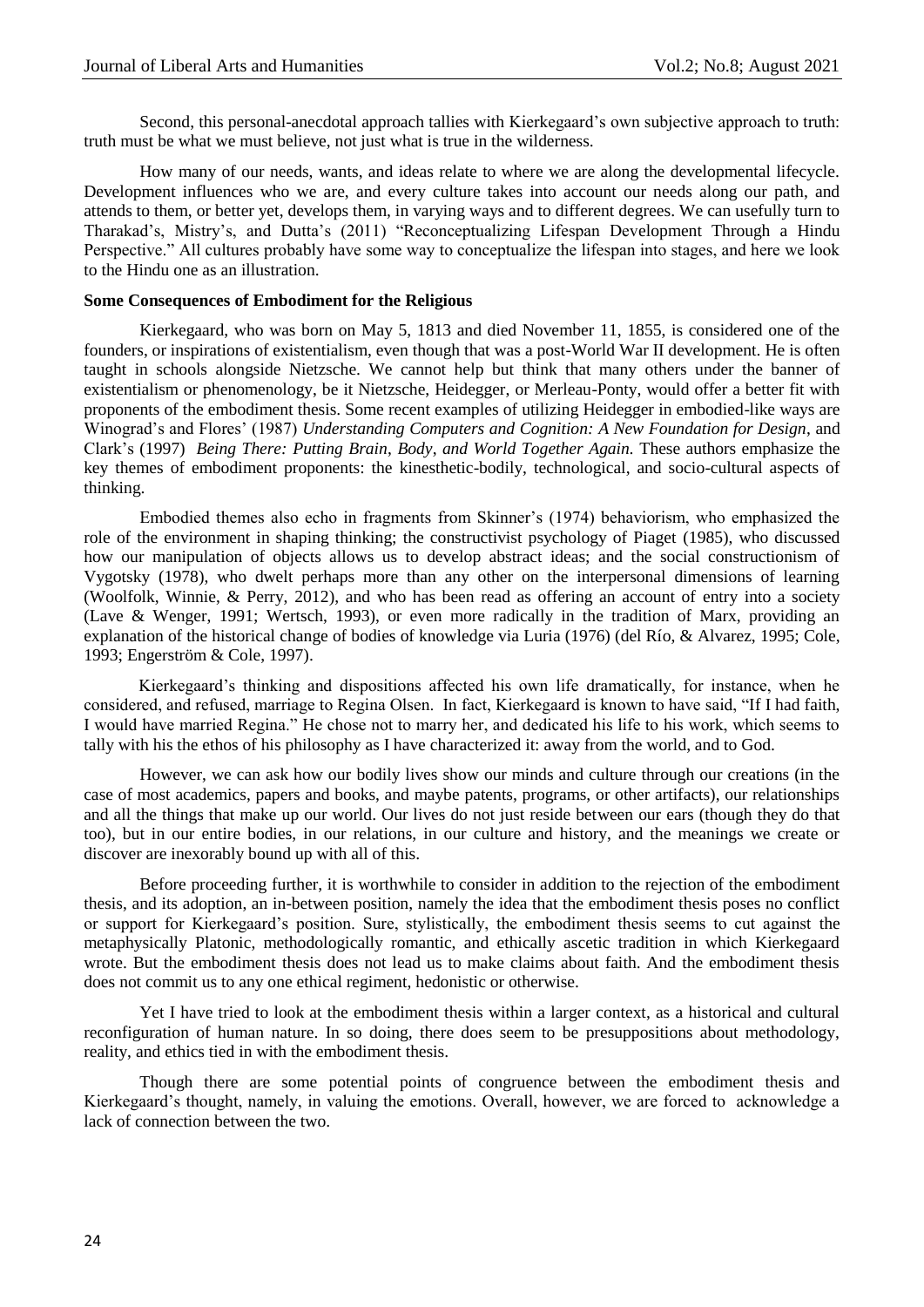Kierkegaard's theory of development leads us away from the body, from the physical world, and to divinity. The body is the problem of human existence not the place for its salvation. In sum, his view fits broadly within the Platonic tradition where reason is elevated because it allows us to hook on, in his case with faith (hence, using reason to go beyond itself by self-suspension), to a universal, eternal truth. His psychology is intended to be a universal one, little affected but multicultural or broader sociological factors that are paramount for embodiment theorists.

Further, the reason to acknowledge the lack of a relationship between Kierkegaard's thought and the embodiment thesis is the shortcomings of the other two avenues we have explored. Kierkegaard would likely be hostile to the notion that faith in God is just a grand illusion foisted upon us by our needs, likely thinking such a view is a consequence of the positivist age in which he lived.

Even though it is true that the religious stage of life in Kierkegaard's thought provides a foundation for his ethics, and hence, robust interpersonal interactions, the proponents of the embodiment thesis would just not likely assent to beliefs in things that go beyond the preview of scientific inquiry (see Table 1, "A Tale of Two Natures," below).

| <b>Elements</b>    | <b>Embodiment Theorists</b>               | Kierkegaard                                 |
|--------------------|-------------------------------------------|---------------------------------------------|
| Development        | Always linked to the body, fulfillment    | Leads away from the body, the three         |
|                    | of basic needs could be organized         | stages, universal                           |
|                    | differently in various societies, highly  |                                             |
|                    | contextual                                |                                             |
| Platonism          | N <sub>0</sub>                            | Yes                                         |
| Mind/Body          | We are both physical matter and give      | The body is something that is the cause of  |
|                    | rise to mental events, like meanings.     | our ailments, and we should get away        |
|                    | Anti-Platonism. We cannot lose sight      | from, seeking refuge in abstract ideas like |
|                    | of where ideas come from                  | God. Platonism. Ideas are more real than    |
|                    |                                           | any physical source they come from          |
|                    |                                           |                                             |
| Meaning of life    | Psycho-social harmony, wrapped in a       | The God-relationship                        |
|                    | grand narrative                           |                                             |
| God                | $Can$ be<br>discussed in<br>the<br>terms  | Must be handled personally as a matter of   |
|                    | empiricist terms of origin of ideas,      | faith                                       |
|                    | like psycho-social needs                  |                                             |
|                    |                                           |                                             |
| Reason/Emotion     | Yes                                       | Yes                                         |
| Methodology        | The empirical sciences, emblemized        | Going beyond the scientific method and      |
|                    | hypo-deductive<br>the<br>scientific<br>in | logic is essential to become what we are    |
|                    | method, and anything beyond that is       | intended—faith is a legitimate path to      |
|                    | perhaps necessitated by our needs         | truth                                       |
| The socio-cultural | The<br>Meanings exist in culture:         | An aspect of being human that like the      |
| context            | foundation of being human                 | body can lead us astray. Group think.       |

| <b>Table 1 A Tale of Two Natures</b> |  |
|--------------------------------------|--|
|--------------------------------------|--|

By way of summary of Table 1, "A Tale of Two Natures," for embodiment theorists, human nature can be characterized by neurological and cognitive systems, the latter of which involve us with others, the socio-cultural context, and our history; we become who we are within a certain world. For Kierkegaard, conversely, human nature is about being composed of both mind and matter, and coming to terms with the shortcomings of the intellect (hence, the need for faith) to solve the problems entailed in being embodied.

As detailed in Table 1, there are broad disagreements between the embodiment theorist and Kierkegaard characterizing seemingly different worldviews. Except notably with the case of elevating the role of the emotions in human existence, there are likely stark differences: Embodiment theorists values the body more than him developmentally; they are anti-Platonists; they think that the notion of God is dispensable; they think that the God-relationship is not the only way to become fully human; and subsequently, unlike Kierkegaard, they believe that the God-relationship is not the ultimate meaning of human life;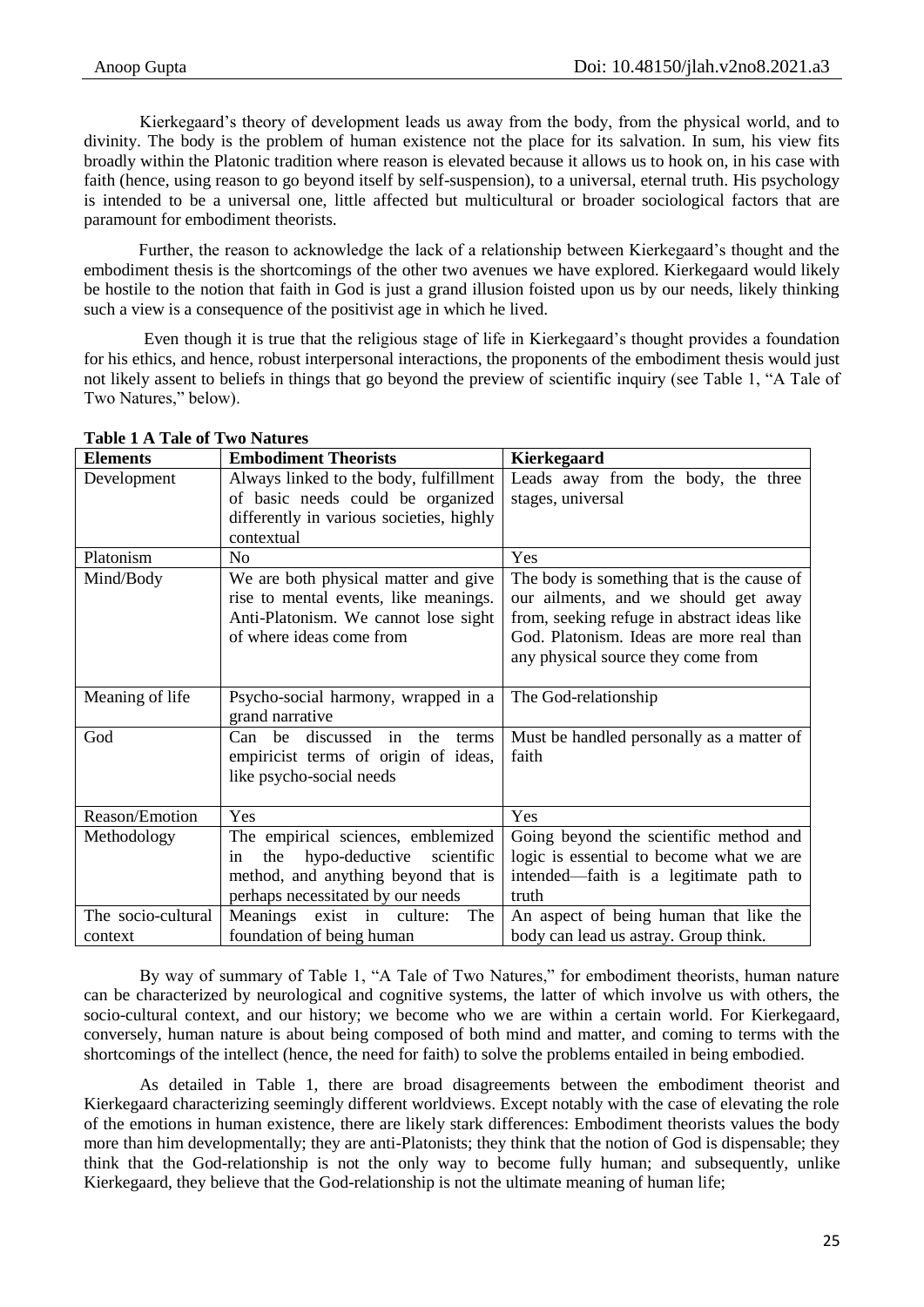They contend that the scientific method is more effective than faith as a path to knowledge; they esteem the socio-cultural context more than him.

In fact a key motivation for bringing Kierkegaard into dialogue with the embodiment thesis comes from believing that it is a significant reconceptualization of our understanding of human nature. Part of what it means to be human is to develop, physically and mentally, to attend to our bodies, and those of others. Caring for others involves us with making sure others are comfortable, and understanding what that would mean: for instance, making one psycho-socially and physically comfortable.

## **A Developmental View of the Mind**

Aristotle had remarked, "The rattle is a toy suited to the infant mind, and education is the rattle or toy for children of a larger growth" (*Politics*, 8.6, 1340b30). Our thinking changes as we develop, and then in often predictable ways.

Since philosophers are often writing in their ripe years, its little surprise that what is important to them is no longer the world, which some, famously Plato, have judged to be an illusion. In what follows I want to take a brief look at Hinduism, to reconfigure the Platonic ideal that I have identified in Kierkegaard's writings—namely, a flight from the world approached through various stages that terminates in asceticism.

In Hinduism, there are thought to be four different stages (*ashramas*) of life. According to Hindu scriptures, as I shall explain in the foregoing, there are four divisions of life: the student phase (*brahmacharya*); the householder phase (*grihastha*); the hermit phase (*vanaprastha*); and the wanderingascetic phase (*sannyasa*), where someone renounces the world in search of God.

The main purpose of life for a Hindu is to escape the cycle of birth and death, to achieve liberation (moksha), which entails merging with Brahma (*Pramatma*), the ultimate reality. In addition, there are thought to be four main occupations in society: priests (*brahmins*), warriors (*kshatriyas*), merchants (*vaishyas*), laborers (*shudras*), which have over time come be solidified as castes. (Somewhat symmetrically to the four vocations, as I show in Table 2, there are also four goals to life (*purusharthas*): righteousness (following moral dictates, *dharma*), wealth (*artha*), pleasure (*kama*), and emancipation (*moksha*).)

| <b>Stages of Life</b>               | <b>Occupational alignment</b> | <b>Goals of Life</b>                          |
|-------------------------------------|-------------------------------|-----------------------------------------------|
| 1. Student life (brahmacharya)      | (Priests-in-training?)        | (purusharthas),<br>righteousness              |
|                                     |                               | following<br>dictates,<br>moral               |
|                                     |                               | (dharma)                                      |
| 2. Householder ( <i>grihastha</i> ) | laborers (shudras)            | wealth<br>pleasure<br>$(\text{artha})$<br>and |
|                                     | merchants (vaishyas)          | (kama)                                        |
|                                     | warriors (kshatriyas)         |                                               |
|                                     |                               |                                               |
| 3. Hermit (vanaprastha)             | Priests ( <i>brahmins</i> )   | righteousness<br>(purusharthas),              |
| 4. Wandering-ascetic (sannyasa)     |                               | following<br>dictates,<br>moral               |
|                                     |                               | emancipation<br>$(dharma)$ ,<br>and           |
|                                     |                               | (moksha)                                      |

# **Table 2. Hindu Modes of Life**

I shall elaborate Table 2, "Modes of Hindu Life," thus. The first stage of life is that of an apprentice (*brahmacharya*), from 8 – 18 years, and involves celibacy and learning. The second stage is to become a householder and raise a family (*grahasthya*), which involves us with the accumulation of wealth (*artha*) and desire (*kama*). The third stage concerns us with the extrication from wealth (*vanaprastha*), or "forest bound," where we are to take up a life of contemplation and strive for equanimity. The final stage is that of renunciation (*sanyasa*) for those over 75 years of age, where we are to abandon attachment to worldly objects. The final stage of life, renunciation, is not advised until one has paid of one's debts to Gods, Gurus, ancestors (*Pitru*), as well as fulfilled obligations to family, parents, and society. Further, a school of Hindu though called Vedanta can be summarized as proposing that Brahman is Atman, or God is equivalent to the soul.

In Table 2, "Modes of Hindu Life," I offered a simplification, since one's dharma is also given by one's occupation: a warrior is meant to be such. So, one is not just committed to wealth and pleasure as a householder. However, the general outline does highlight that there is an ascent over the course of one's life, and over lifetimes, to reach freedom from the cycle of birth and death.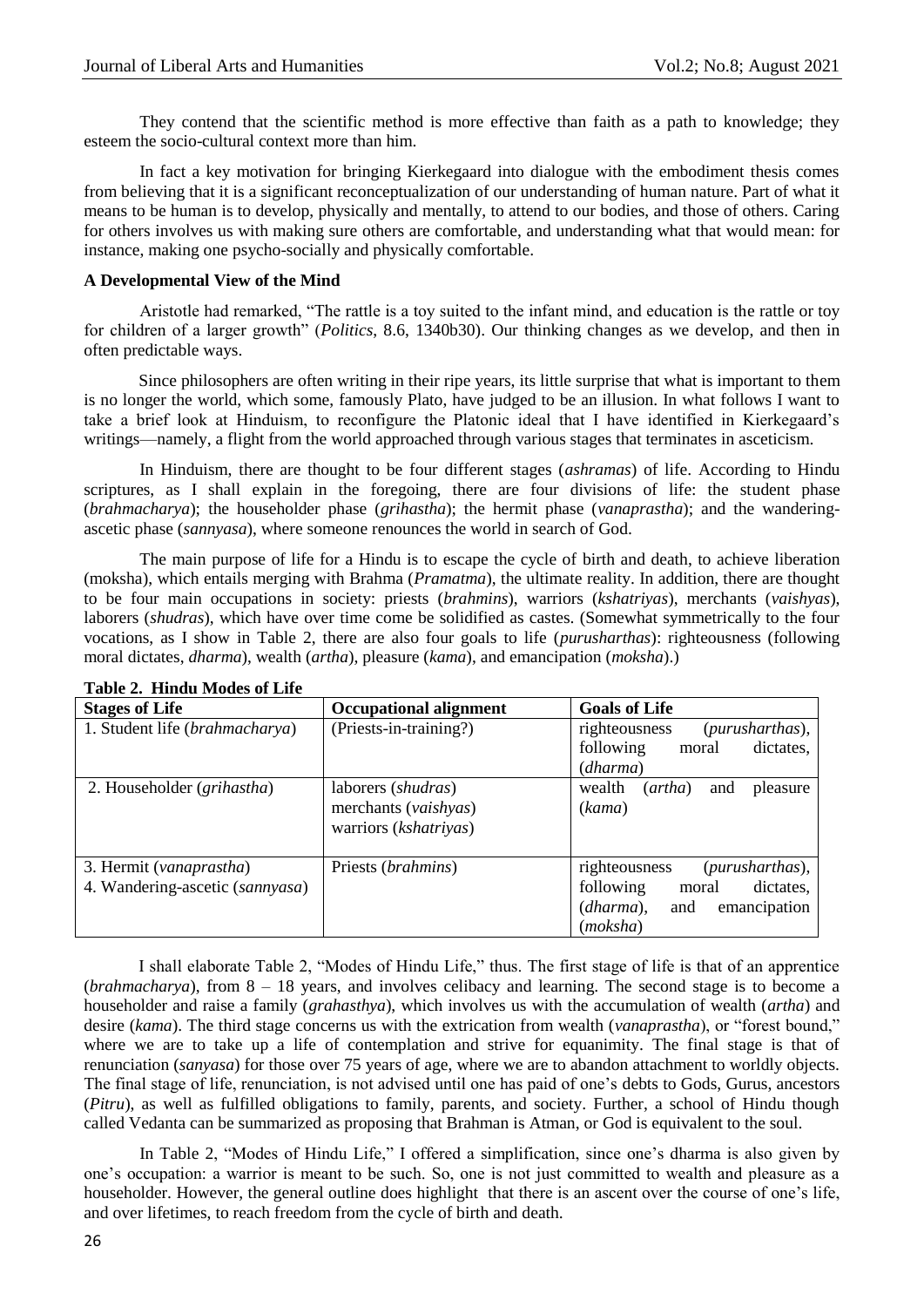Further, human life is considered special because it provides the opportunity to do good deeds, and these acts (*karma*) carry over into our subsequent lives. In fact, a child has urges (*vasanas*) and a temperament (*gunas*) that are said to be the result of what they did in their previous lives.

Now, from an embodied point of view, even though there may not be a realm of inquire higher than the body, than our social relations and our cultural traditions, we can still appreciate why we may seek one. Admittedly, part of being embodied may involve us with un-embodied ideas contained within our cultural tradition. As St. Thomas Aquinas put it, "I am an individual with a single nature composed of matter and form‖ (*ST* 75.7)**.** 

It is plausible to think that some invariant features of development could be identified, even if expressed in radically different ways. For instance, belonging according to Maslow and Baumeister (Finkle & Baumeister, 2010, p. 434) could be a primary human need, but leading to different types of behaviours, in gangs, religions, and cultures, more broadly. In fact, we can further understand that what factors tend to make us more resilient, like belonging are at play at different levels: to use Bronfenbrenner's bio-ecological language, within the microsystem, such as our interpersonal relations; within the meso- and exo-systems, the social context of our lives; as well as within the macro-system, constituting culture and spirituality.

I have posed the following questions: how can what we learn from the cognitive sciences influence our understanding of Kierkegaard? How can our cultural/religious beliefs about the lifespan inform our thinking about asceticism in his thought? What I have tried to suggest is that the asceticism in his thought finds both challenge and support within the cognitive sciences.

Since the cognitive sciences are concerned with the body, they seem removed from Kierkegaard's account. Yet from a developmental point of view, they need not be. We can be seen to develop in a way where we become both enmeshed in abstract cultural ideas about what constitutes self-actualization, while all the while moving further away, literally, from the world. We find the world by losing it. As Kierkegaard may put it, we find the self, by losing it in something greater than ourselves. The embodiment and unembodied self, paradoxically, go hand-in-hand.

### **References**

Bandura A., (Ed.) *Self-efficacy in changing societies.* Cambridge University Press.

Bandura A. (1997). *Self-efficacy: The exercise of self-control.* Freedman.

- Baumeister R.F., & Leary M.R. (1995). The need to belong: Desire for interpersonal attachments as a fundamental human motivation. *Psychological Bulletin, 117,* 497 – 529.
- Brooks, R. A. (1990). Elephants don't play chess. *Robotics and Autonomous Systems, 6*, 3-15.
- Brooks, R. A. (1997). Intelligence without representations. In J. Haugeland (Ed.), *Mind design II: Philosophy, psychology, and artificial intelligence* (2<sup>nd</sup> ed., pp. 395-420). MIT Press.
- Clark, A. (1997). *Being there: Putting brain*, *body*, *and world together again.* MIT Press.
- Cole, M. (1993). Conclusion. In L. B. Resnick, J. M. Levine, & S. D. Teasley (Eds.), *Perspectives on socially shared cognition* (pp. 398-417). American Psychological Association.
- Cole, M. (1995). Socio-cultural-historical psychology: Some general remarks and a proposal for a new kind of cultural-genetic methodology. In J. V. Wertsch, P. del Río, & A. Alvarez (Eds.), *Sociocultural studies of mind* (pp. 187-214). Cambridge University Press.
- Cole, M., & Engeström, Y. (1993). A cultural-historical approach to distributed cognitions. In G. Salomon (Ed.), *Distributed cognition: Psychological and educational considerations* (pp.1-46)*.* Cambridge University Press.
- del Río, P., & Alvarez, A. (1995b). Tossing, praying, and thinking: The changing architectures of mind and agency. In J. V. Wertsch, P. del Río, & A. Alvarez (Eds.), *Sociocultural studies of mind* (pp. 215- 248). Cambridge University Press.
- Doniger, W. (2010). *The Hindus: an alternative history.* Penguin.
- Eysenck M. W., & Keane, M. T. (2010). *Cognitive psychology: A student's handbook*. Psychology Press.
- Finkel, E. J., & Baumeister, R. F., (2010). Attraction and rejection. In R. F. Baumeister & E. J. Finkel (Eds.), *Advanced social psychology: The state of the science* (pp. 419-460). OUP.
- Flanagan, O. J. (1984). *Science of the mind.* MIT Press.
- Flanagan, O.J. (1996). *Self-Expressions: Mind, morals and the meaning of life.* OUP.
- Flanagan, O.J. (2001). *Dreaming souls: sleep, dreams, and the evolution of the conscious mind.* OUP.